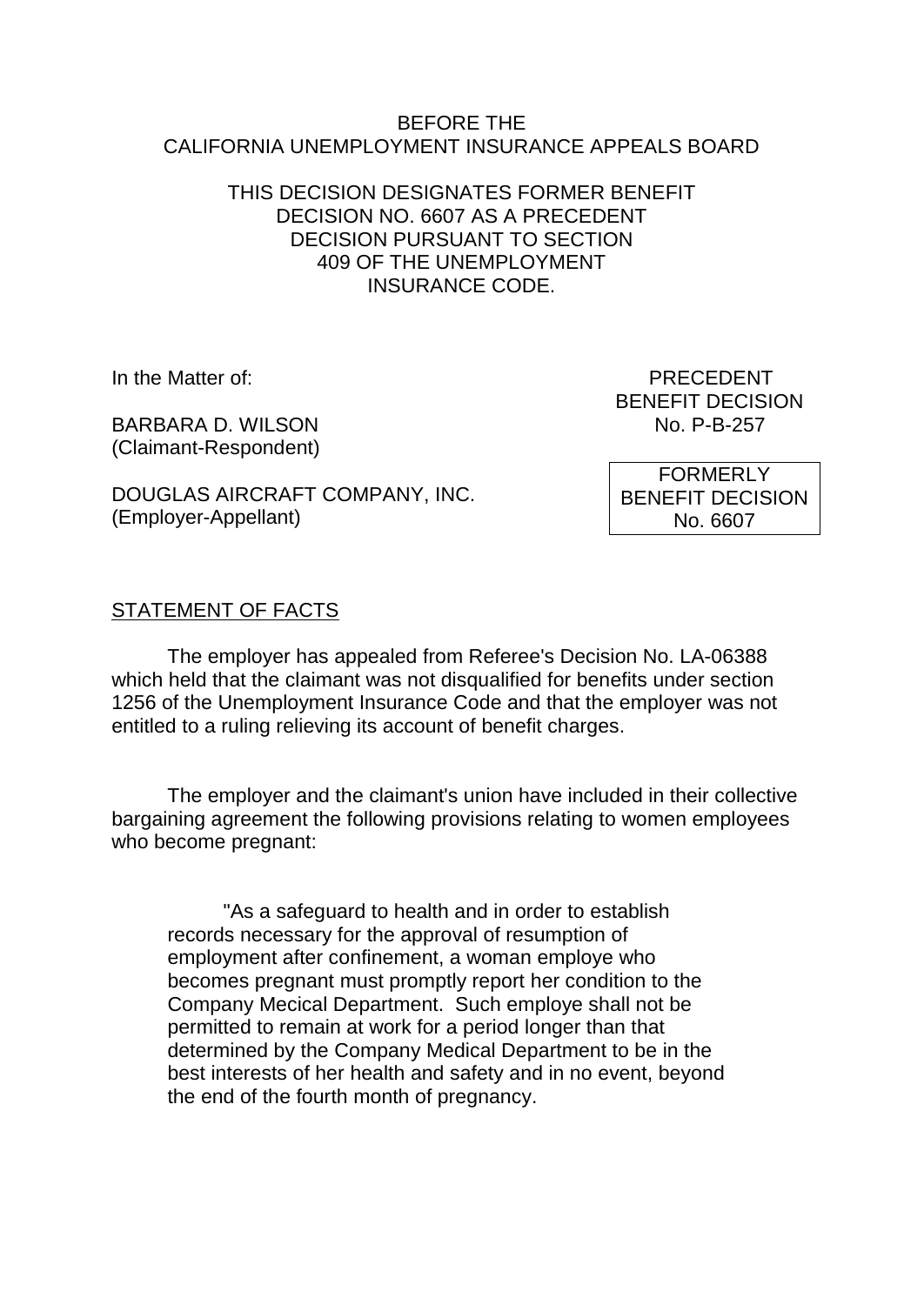"When it becomes necessary for a woman employe to discontinue her employment as herein provided, she may voluntarily terminate, or if she has been in the employ of the Company for at least one year, she may apply for formal leave of absence . . . ."

In accordance with the provisions of the collective bargaining agreement, the claimant notified the employer of her pregnancy and although ready, willing, and able to continue working beyond the fourth month of pregnancy, she was not permitted to do so by the employer. In order to avoid termination of her employment, she applied for and was granted a pregnancy leave of absence beginning April 8, 1960. She thereafter registered for work and established a claim for unemployment comepnsation benefits effective April 10, 1960.

The issues presented for decision are whether the claimant left her work voluntarily without good cause under section 1256 of the Unemployment Insurance Code and whether the employer is entitled to a ruling relieving its account of benefit charges under the provisions of sections 1030-1032 of the code.

#### REASONS FOR DECISION

Section 1256 of the Unemployment Insurance Code provides that an individual shall be disqualified for benefits if he has left his most recent work voluntarily without good cause. Section 1032 of the code provides that an employer's reserve account shall not be charged if it is ruled under section 1030 of the code that the claimant left her work voluntarily without good cause.

The precise factual situation and issues which are presently here under consideration were recently the subject of the decision of the District Court of Appeal in Douglas Aircraft Company, Inc. v. California Unemployment Insurance Appeals Board, et al. (1960), 180 ACA 664, 4 Cal. Rptr. 723 (hearing denied by California Supreme Court on June 29, 1960). The court held that although the claimant involved in the decision was on a leave of absence, she had "left (her) most recent work," as that term is to be interpreted under sections 1256 and 1030 of the code, and that the employer,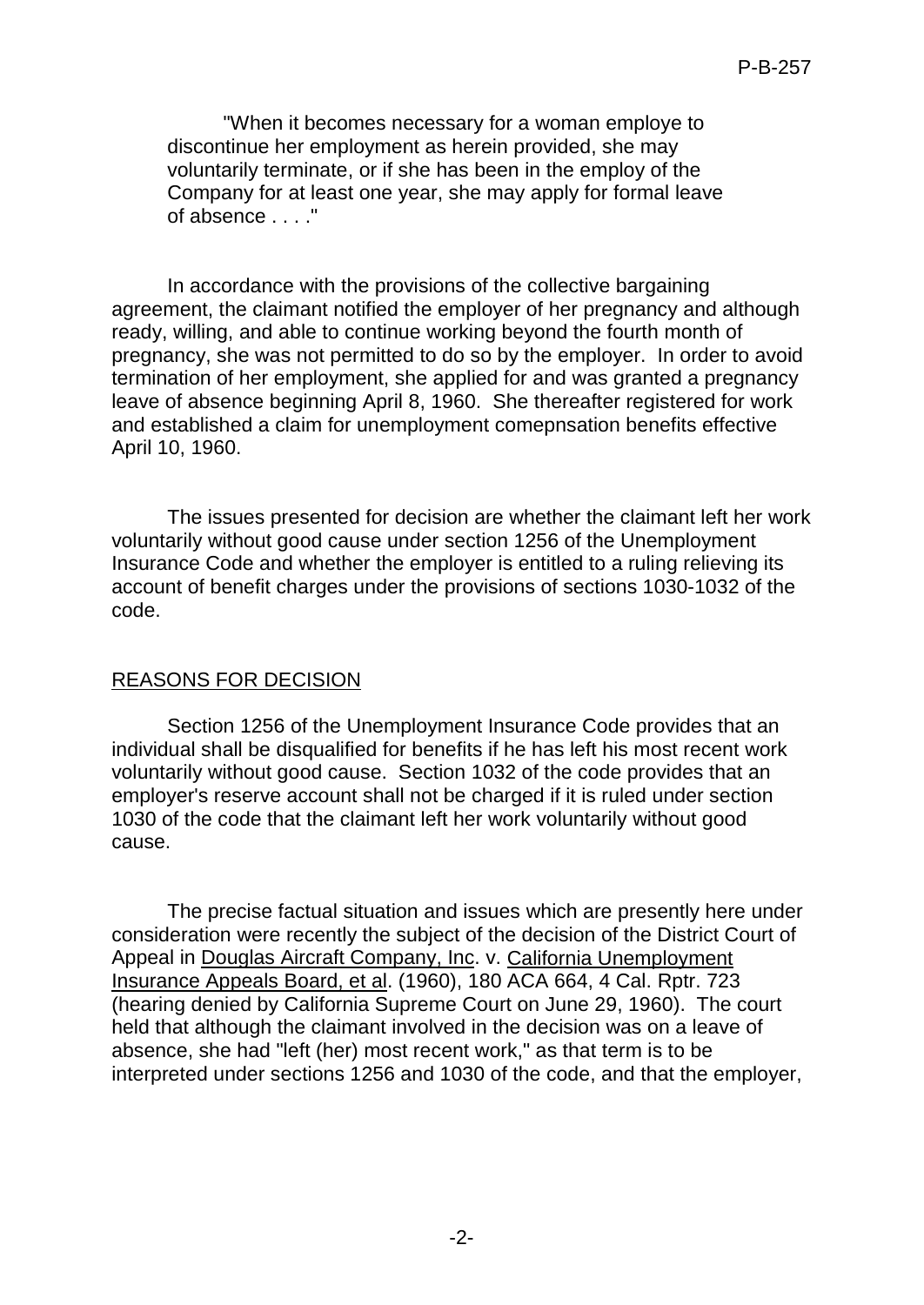therefore, had a right to a ruling as to the claimant's eligibility for benefits and the chargeability of benefits to its account. The court further concluded, however, that the leaving of work was "involuntary" and that the claimant was, therefore, not disqualified for benefits under section 1256 of the code and that the account of the employer was subject to benefit charges.

In accordance with the decision of the appellate court, we hold that the employer herein is entitled to a ruling as to the claimant's entitlement to benefits and the chargeability of benefits to its account. In further accord with the decision of the court, it is held that the claimant left her most recent work with the employer herein "involuntarily"; that she is not disqualified for benefits under section 1256 of the code; and that the account of the employer is chargeable with benefits which may be paid to the claimant. To the extent that Benefit Decision No. 6464 and others hold that there is no leaving of work and that the employer is not entitled to a ruling, they are hereby overruled.

# DECISION

The decision of the referee is modified. The claimant is not disqualified under section 1256 of the code and benefits are payable provided the claimant is otherwise eligible. The account of the employer is subject to benefit charges.

Sacramento, California, August 5, 1960.

# CALIFORNIA UNEMPLOYMENT INSURANCE APPEALS BOARD

ERNEST B. WEBB, Chairman

ARNOLD L. I0RSE

WM. A. NEWSOM (Absent)